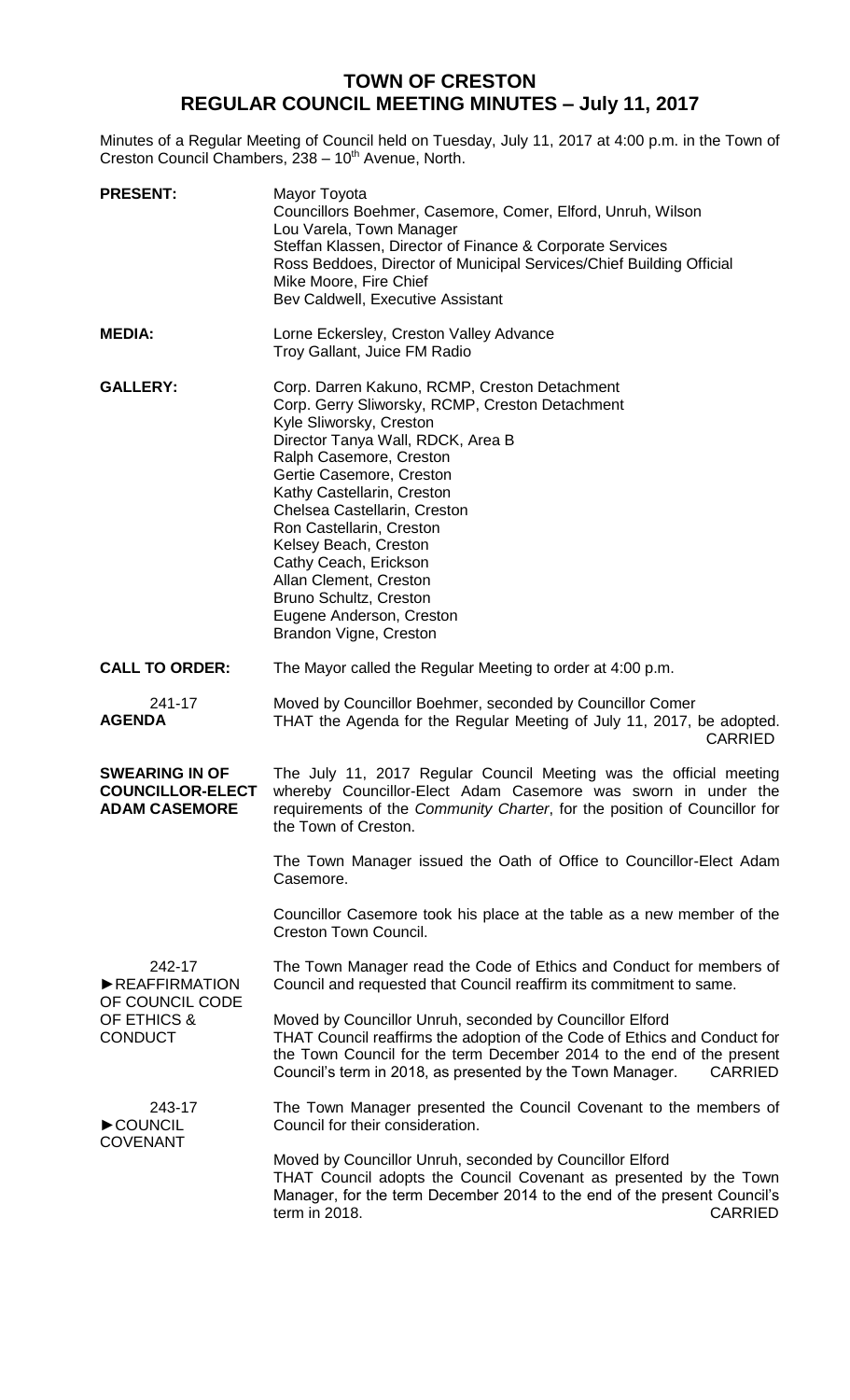| MAYOR'S<br><b>ADDRESS</b>                                              | Mayor Toyota welcomed Councillor Casemore to the table and<br>congratulated him on his success in the 2017 By-Election for the position<br>of Councillor for the Town of Creston. Mayor Toyota stated that he is<br>looking forward to Councillor Casemore's participation on the Council<br>Team over the next year. The Mayor also expressed his appreciation to<br>Corp. Kakuno and Corp. Sliworsky of the Creston RCMP Detachment, for<br>their attendance, in recognition of the swearing-in of Councillor Casemore.                                                                                                                                                                   |
|------------------------------------------------------------------------|---------------------------------------------------------------------------------------------------------------------------------------------------------------------------------------------------------------------------------------------------------------------------------------------------------------------------------------------------------------------------------------------------------------------------------------------------------------------------------------------------------------------------------------------------------------------------------------------------------------------------------------------------------------------------------------------|
| 244-17<br><b>MINUTES</b><br>REGULAR JUNE<br>27/17                      | Moved by Councillor Boehmer, seconded by Councillor Unruh<br>THAT the minutes of the Regular Council Meeting held June 27, 2017, be<br>adopted as read on this day and that such minutes as read set out all the<br>business before Council that day and fully and properly record all of the<br>resolutions and bylaws passed and adopted by Council at that meeting.<br><b>CARRIED</b>                                                                                                                                                                                                                                                                                                    |
| <b>COUNCIL COMMITTEE</b><br>245-17<br>APPOINT ACTING                   | Moved by Councillor Comer, seconded by Councillor Elford<br>THAT Councillor Casemore be appointed Acting Mayor for the month of                                                                                                                                                                                                                                                                                                                                                                                                                                                                                                                                                             |
| MAYOR (NOV/17)                                                         | <b>CARRIED</b><br>November, 2017.                                                                                                                                                                                                                                                                                                                                                                                                                                                                                                                                                                                                                                                           |
| 246-17<br>SOLID WASTE<br>COLLECTION/<br><b>DISPOSAL FEES</b>           | Moved by Councillor Boehmer, seconded by Councillor Wilson<br>THAT Ltr #372 from the Director of Finance and Corporate Services,<br>regarding solid waste collection and disposal fees, be received; THAT staff<br>is directed to update the Waste Management Bylaw No. 1395 and the<br>Feed and Charges Bylaw No. 1763 with respect to garbage collection fees<br>for 2018, with amending bylaws to be considered at a future Council<br>meeting; AND FURTHER, THAT staff commence work to collect and<br>organize all information required to charge for solid waste pick up on<br>individual utility bills (billed in January along with water and sewer) for<br>2018.<br><b>CARRIED</b> |
| 247-17<br>$\blacktriangleright$ DVP #01/17 (920<br><b>COOK STREET)</b> | The Director of Municipal Services presented Development Variance<br>Permit application for DVP #01/17 for 920 Cook Street to Council and<br>proceeded with the Hearing for the Permit, as follows:                                                                                                                                                                                                                                                                                                                                                                                                                                                                                         |
|                                                                        | a) The Town of Creston has received an application for a Development<br>Variance Permit from Eugene Joshua Anderson and Crystal Tena<br>Pauline Anderson (the owners) to vary Zoning Bylaw No. 1123, Zone<br>R-1, Single Family Residential, Section 2.8.i) Minimum Setbacks,<br>"Principal Buildings front & rear lot line setback of 6.1 metres" to<br>"Principal Buildings front & rear lot line setback of 4.9 metres", subject<br>to all legal requirements, to allow for the construction of a 3.7 metre<br>addition to the north side (rear) of the existing house, and the                                                                                                          |

construction of a basement under the existing house and the 3.7 metre addition, on the property legally described as:

a) Lot 21, District Lot 525, Kootenay District, Plan 693C, PID: 016- 139-780; and,

b) Lot 22, District Lot 525, Kootenay District, Plan 693C, PID: 016- 139-798, and located at 920 Cook Street.

- b) 29 Notices were mailed on Thursday, June 29, 2017.
- c) No written or verbal submissions were received by staff at Town Hall.
- d) Are there any comments from the public?
- There were no comments from members of the Gallery.
- e) Council has the option to either deny the application or consider approval and issuance of the Permit.

Moved by Councillor Boehmer, seconded by Councillor Casemore THAT Council authorizes issuance of Development Variance Permit DVP- #01/17 to Eugene Joshua Anderson and Crystal Tena Pauline Anderson (the owners) to vary Zoning Bylaw No. 1123, Zone R-1, Single Family Residential, Section 2.8.i) Minimum Setbacks, *"Principal Buildings front & rear lot line setback of 6.1 metres"* to *"Principal Buildings front & rear lot line setback of 4.9 metres"*, subject to all legal requirements, to allow for the construction of a 3.7 metre addition to the north side (rear) of the existing house, and the construction of a basement under the existing house and the 3.7 metre addition, on the property legally described as: a) Lot 21, District Lot 525, Kootenay District, Plan 693C, PID: 016-139-

780; and, b) Lot 22, District Lot 525, Kootenay District, Plan 693C, PID: 016-139-798 and located at 920 Cook Street; AND FURTHER, THAT Administration is directed to process the said Permit. CARRIED